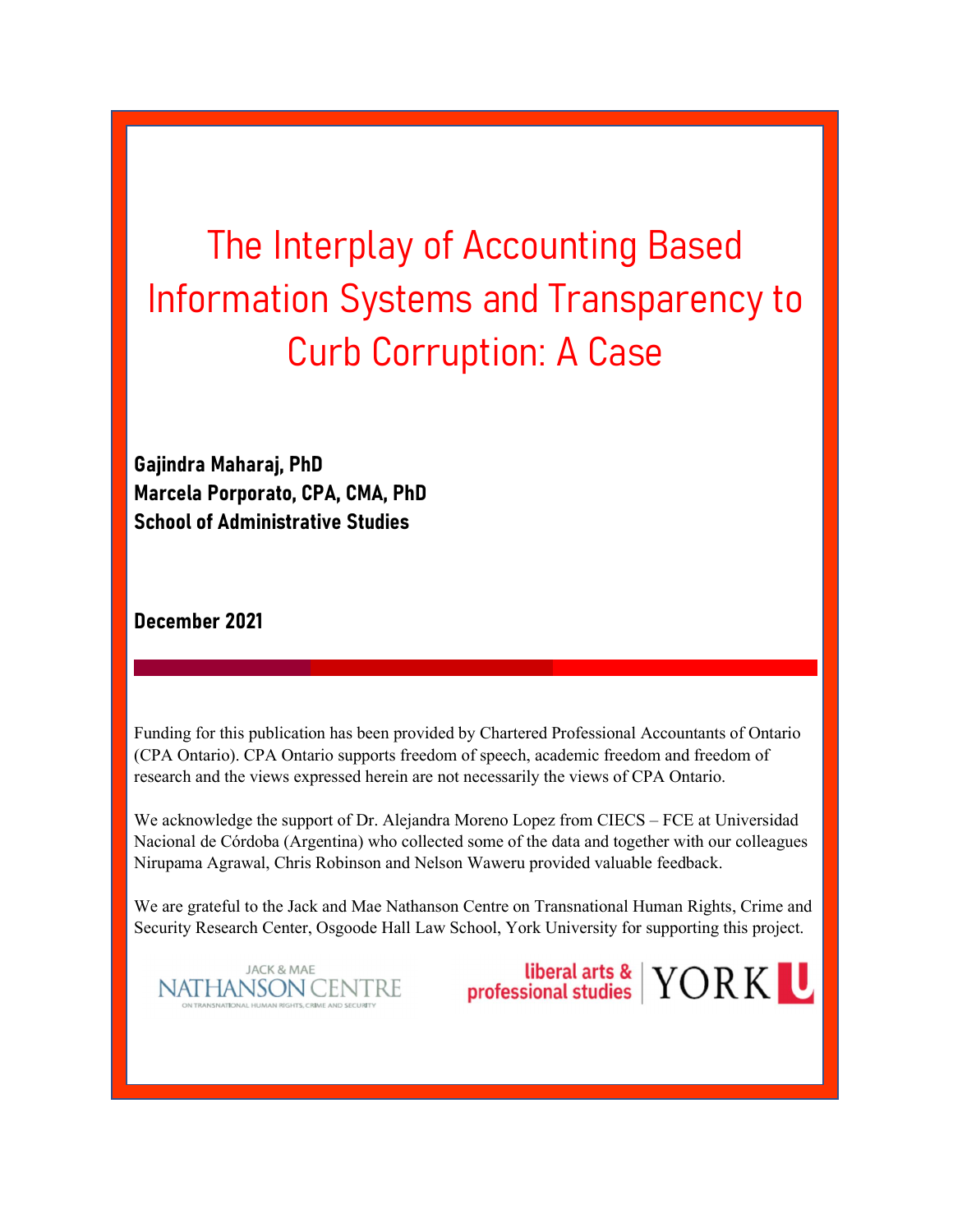#### EXECUTIVE SUMMARY

On November 2016 the International Federation of Accountants (IFAC) announced that it has focused on intensifying the profession's activities in ways that will have a significant and lasting impact in reducing fraud and corruption. These efforts concentrated on stronger governance across all organizations, capacity building, particularly in developing countries, and more transparency in public sector processes and financial information. Building on these efforts, this research takes a deep dive into a particular case to show the tensions that evolve as good governance and transparency efforts are made to curb corrupt practices. Although the case is based in Argentina, its conclusions are relevant for Canadian CPAs because it highlights that having intricated knowledge of accounting-based information systems (ABIS) allows individuals and groups to expose or cover up corrupt practices and fraud.

While studies have shed light on corruption within institutions and government with a primary focus on government officials, little attention have been paid to how governments, with the aid of accounting professionals are engaged in the fight against corruption and the challenges they encounter in doing so. Professional accountants are uniquely positioned in this fight against corruption and are encouraged by the IFAC and CPA Canada to further develop and utilize their high-technology skillsets to protect organizational resources<sup>1</sup>.

Transparency across both private and public sectors is essential to curb negative practices and the serious consequences to society that ensue from those practices. This study incorporates only one of the multitudes of corrupt practices that occur within the public sector and illustrates, how a municipal government uses transparency tactics to make the public aware of how the hiring of new employees is affected. The case also shows how union leaders or some of its members hide behind accounting systems to divert attention away from the corruption they benefit from. It is found that, although transparency is well accepted as a mode of governance to assist with curbing corruption, transparency rules are sometimes valued only when they provide an advantage over other groups.

The research highlights how the union of municipality workers used its power to hinder the improvement process of ABIS and internal controls, allowing it to maintain control over a greater number of resources. When ABIS are outdated, the handful of employees that control the access to coding and databases cannot be subject to effective internal controls. Having control of the data meant having greater power. Through different uses of professional practices, routines, and knowledge we show how both the union and municipality influence ABIS and internal controls.

The fight against corruption is immensely important and, it is crucial for CPAs to promote transparency and continue to work with and educate business employees, partners, and other professionals in new technologies, and modes of preventing and detecting red flags. A limitation of our study relates to data obtained in interviews that cannot be disclosed due to fear of reprisals.

<sup>1</sup> https://www.ifac.org/knowledge-gateway/building-trust-ethics/discussion/fighting-corruption-requires-accountants-act-heres-how and https://www.cpacanada.ca/en/news/pivot-magazine/2021-04-27-cpas-aml-fight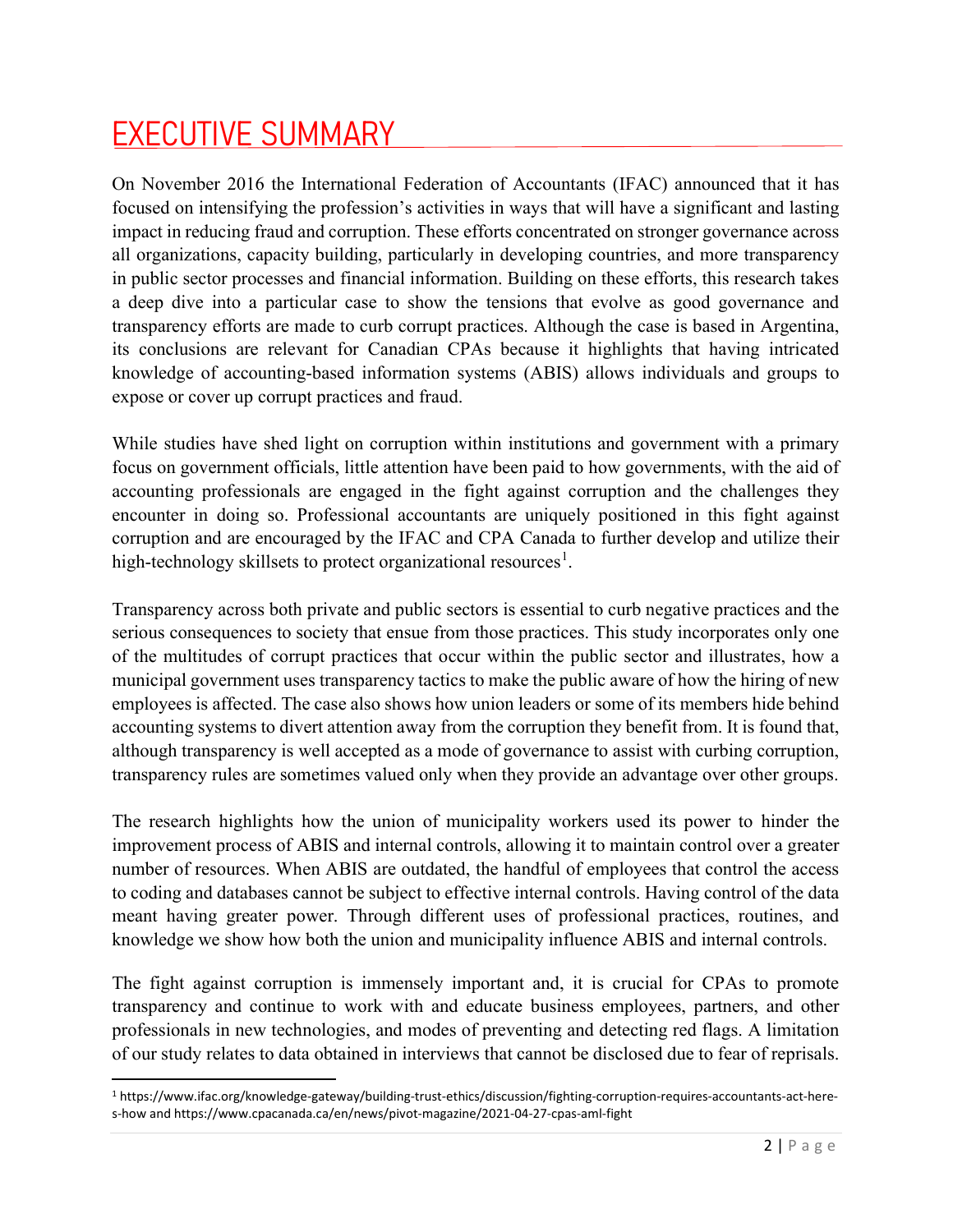## Financial Crime and Money Laundering

Financial crime is "big business" moving US\$2.1 trillions per year<sup>2</sup> and Canada's share of laundered money became more visible reaching CAD 46.7 billions in  $2018<sup>3</sup>$ . The impact of money laundering is negative for Canadians as it affects our lives in many aspects and not only tarnishes Canada's reputation.

This is a transnational problem that evolves daily thanks to advisors and professionals building sophisticated structures and taking advantage of technological advances in e-commerce and financial products to obscure the money trail tracing back to profit-motivated crimes. Money laundering involves three steps: placement, layering and integration. All steps involve the device of apparently legal schemes such as trade-based money laundering<sup>4</sup>.

There are also professionals combating financial crime and money laundering. The Financial Transactions and Reports Analysis Centre of Canada (FINTRAC) performs data intelligence upon which law enforcement authorities act, together they combat money laundering<sup>5</sup>.

In November 2019 the accounting firm Deloitte released a position paper arguing financial crime reduction is a public safety issue<sup>6</sup>.

However, the majority of advisors and professionals are in neither camp, but occasionally might be exposed to suspicious transactions or enter in contact with some players that taking advantage of stressors, might reel them into money laundering rings using diverse methods and tactics.



Source: adapted from United Nations Office of Drugs and Crime

<sup>2</sup> https://www2.deloitte.com/ca/en/industries/government-public-services/combatting-money-laundering-fight.html

<sup>3</sup> https://www2.gov.bc.ca/assets/gov/housing-and-tenancy/real-estate-in-bc/combatting-money-laundering-report.pdf

<sup>4</sup> https://www.gao.gov/assets/gao-20-314r.pdf

<sup>5</sup> https://www.fintrac-canafe.gc.ca/fintrac-canafe/definitions/money-argent-eng

<sup>6</sup> https://www2.deloitte.com/ca/en/industries/government-public-services/combatting-money-laundering-fight.html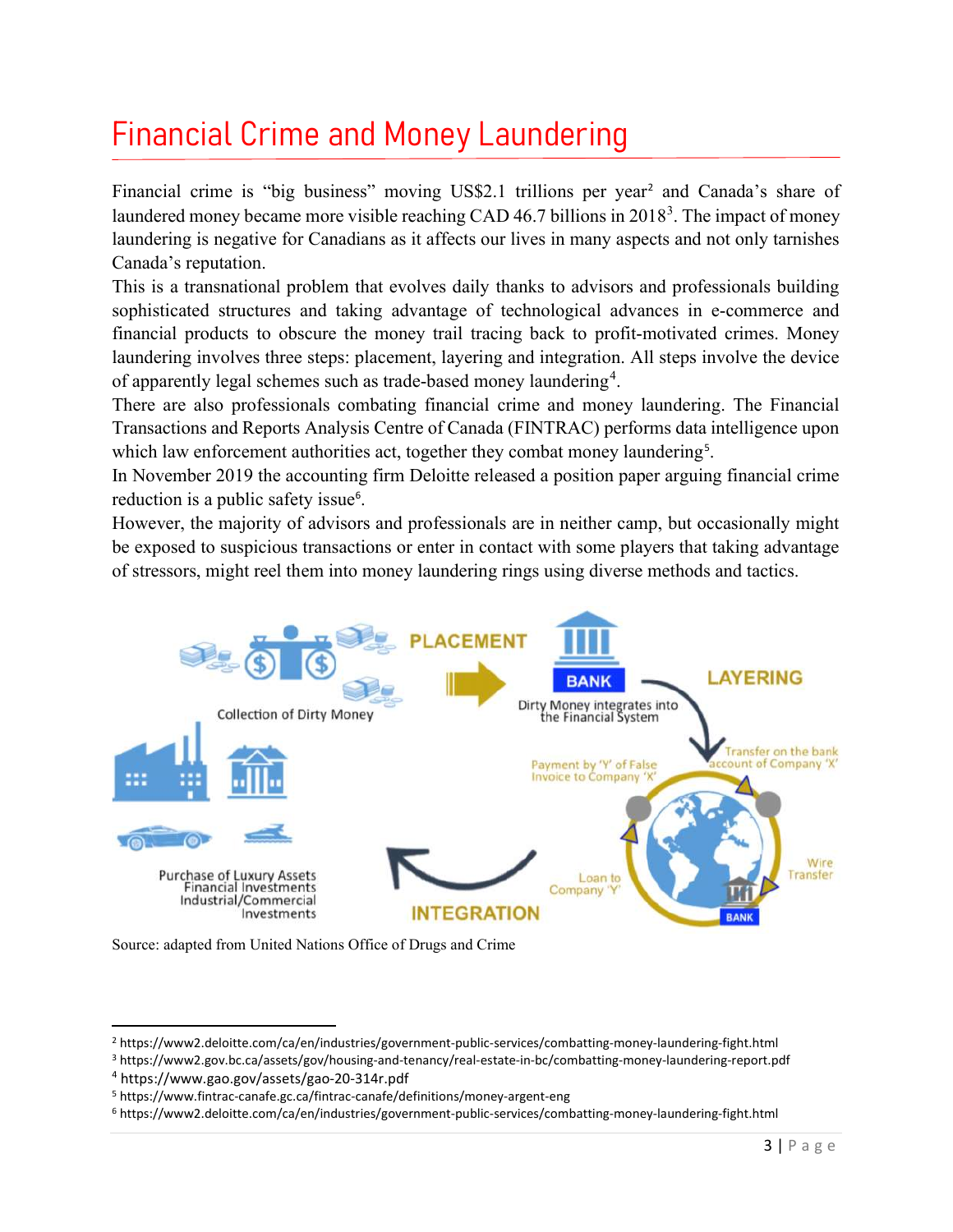### Corruption and Risk Assessment

Corruption is often associated with public servants demanding or taking money in exchange for services, politicians misusing public money or granting contracts to their friends and family, and corporations bribing officials. Corruption comes in different forms, and what might be corruption in one cultural context is not in another<sup>7</sup>.

Organizations and advisors issue guidelines to deal with corruption, where identifying and analyzing risks is an essential step. Corruption has no boundaries, and it is the result of the context within which it occurs, implying the different means of curbing corruption in diverse places.

In many cases, corruption poses a threat to the personal safety of the entangled professionals, their families and employees. In certain environments, corruption makes the normal business very difficult. Independently of our position in the organizations' hierarchy (Board member, C-suite officer, senior or junior manager, or a rank-and-file employee), we need to understand what might constitute corruption in the local environment and in Canada, the transactions or areas more exposed and its consequences.

Perception plays a key role where seemingly innocents or well-intentioned acts in one context may be interpreted as corrupt in another context. Performing a corruption risk assessment<sup>8</sup> leads to having a clear corruption risk mapping<sup>9</sup> of the contexts in which we do business. There are tools also to do corruption risk assessments in public and government related organizations<sup>10</sup>.

Although the ideal situation is not being asked to participate in acts of corruption, sometimes it is not feasible to say no when there are real consequences in terms of intimidation, a threat to life, damage to property, interruption of operations or circulation, harassment or brutality. In extreme situations, if the exit is not an option, other tactics are employed to reduce consequences' severity $^{11}$ .



<sup>7</sup> https://www.iblfglobal.org/anti-corruption-sme-toolkit

<sup>8</sup> http://www.unglobalcompact.org/docs/issues\_doc/Anti-Corruption/RiskAssessmentGuide.pdf

<sup>9</sup> http://www.wcoomd.org/-/media/wco/public/global/pdf/topics/integrity/instruments-and-

tools/risk\_mapping\_guide\_june\_2015.pdf?la=en

<sup>10</sup> https://www.unodc.org/unodc/en/frontpage/2020/August/unodc-launches-state-of-integrity--a-guide-on-conductingcorruption-risk-assessments-in-public-organizations.html

<sup>11</sup> https://issuu.com/transparencyinternational/docs/2001\_resist\_en?e=2496456/2886574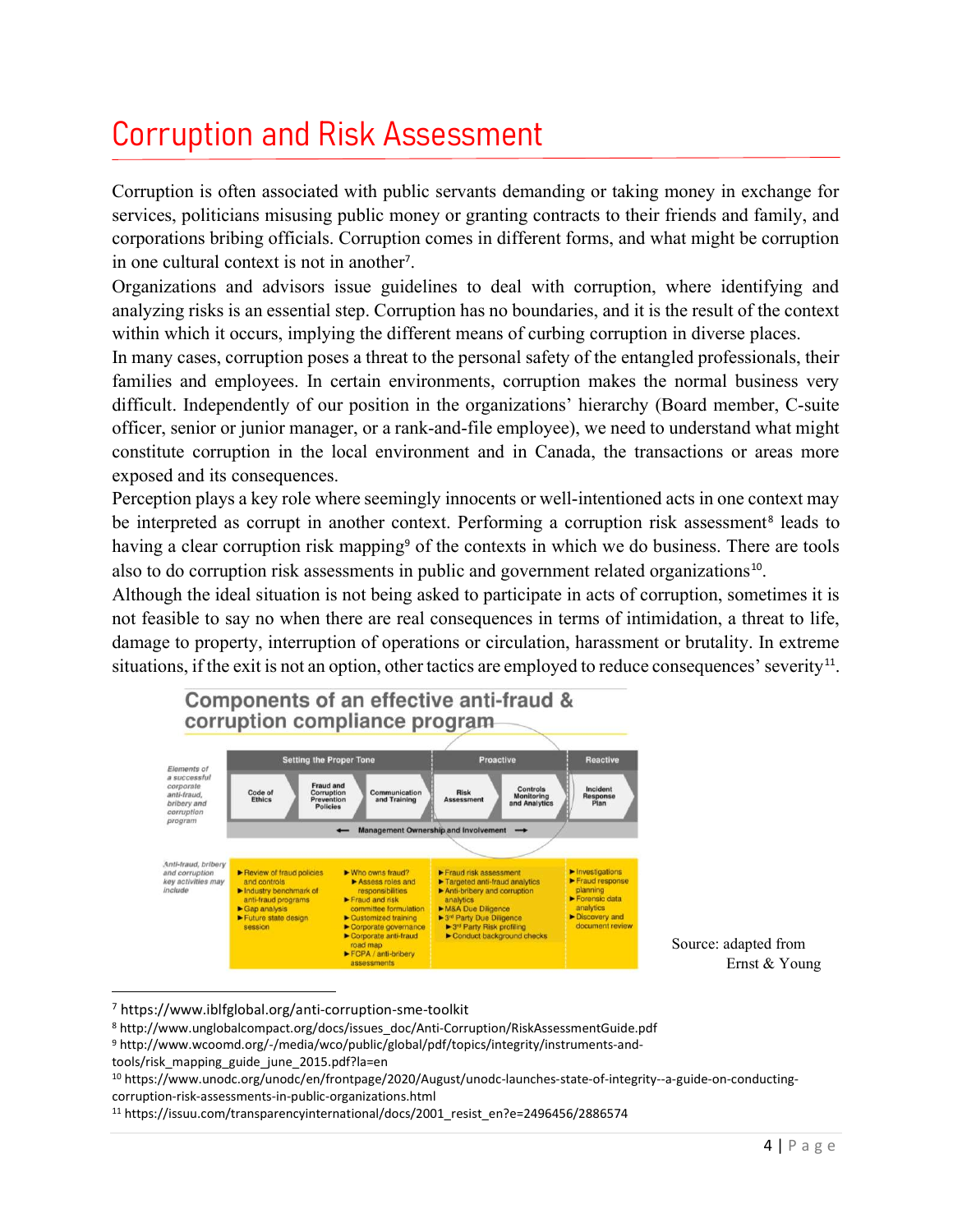#### Transparency as a tool to curb corruption

Lower levels of corruption are associated with higher transparency (Ferguson, 2019), and transparency, in turn, is achieved when government accounts are publicly disclosed (Kendall, Petheram, George and Stirling, 2020). It is generally accepted that holding government officials or corporations accountable is coupled with the use of the transparency of information. While this may be true, transparency practices may not provide the intended benefit if no one is paying attention (Johnston, 2015) or if the government is isolated from public opinion (Rose-Ackerman, 2005).

Multilateral organizations have dictated that increasing transparency in government accounts and decisions can decrease corruption. In order to be accountable, accounts must be disclosed (Lopez, Merino and Morales, 2011) and accounts can only be disclosed if governments have the resources to keep them in a consistent manner (Carrillo, Loría and Heredia, 2015). The diffusion of frameworks designed by multilateral organizations depend on strong institutional characteristics and information infrastructure that facilitates citizen's easy access to information (Rose-Ackerman, 2005). But they also depend on updated and agile accounting-based information systems.



OurWorldInData.org/corruption/ . CC BY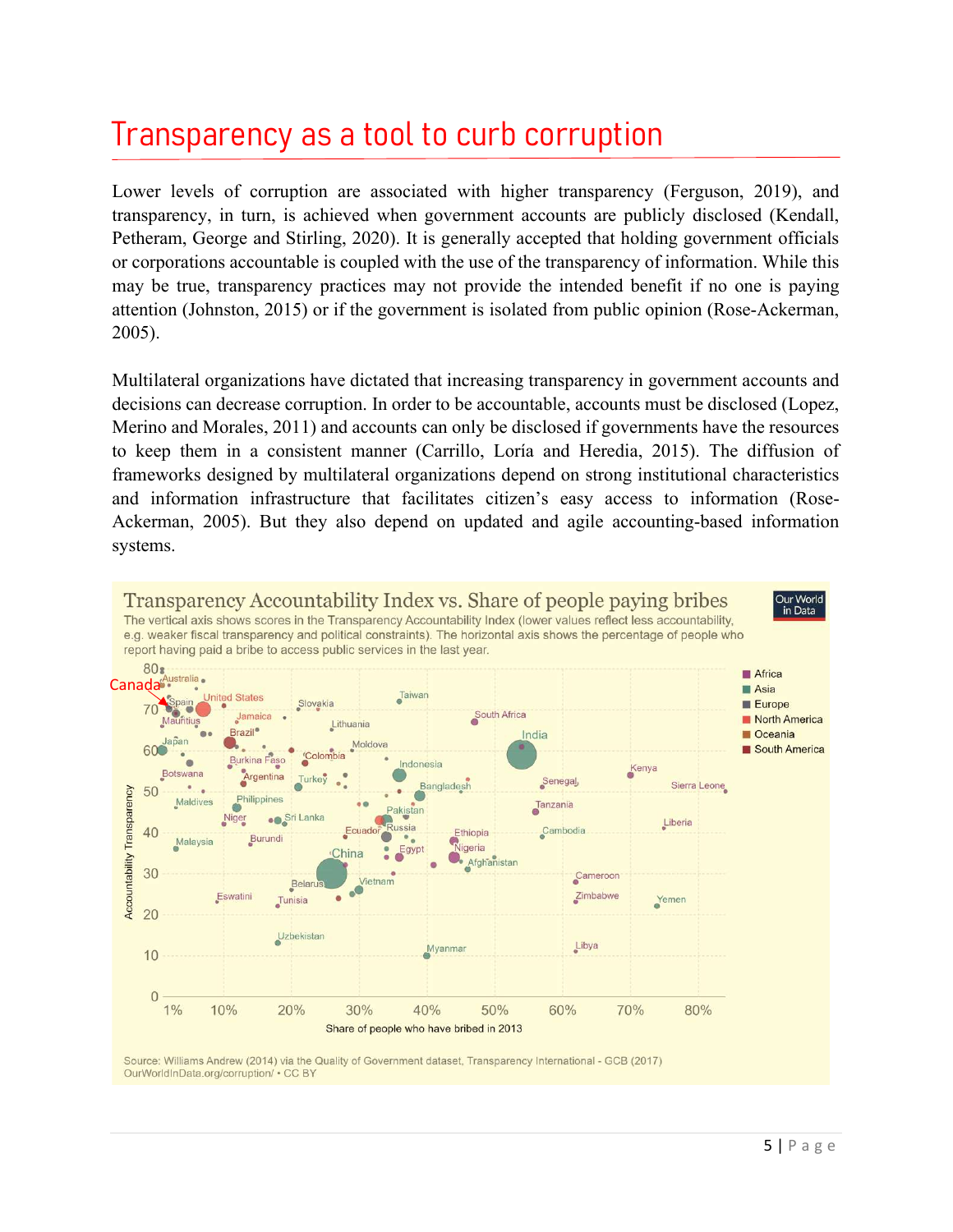# Accounting Based Information Systems (ABIS) are a necessary condition for transparency

A central aspect of transparency is the set of accounting-based information systems that need to be deployed before making any accountability feasible. Anticorruption organizations argue that corruption is rectifiable through accounting technologies rooted in ABIS.

ABIS and their focus on reporting unbiased and non-doctored data have helped to shed light on corrupt activities within governments such as politicians and their networks, however, few studies have been dedicated to how governments attempt to prevent corrupt activities (Ackerman, 2004; Everett, Neu and Rahaman, 2007; Johnston, 2015; Macdonald, 1985) and the struggles faced in trying to overcome these practices where the perception of corruption is high.

Multilateral organizations have all focused on corrupt governments, and the World Bank report on Corruption Spotlight identifies that anti-corruption strategies must be feasible and to be successful, these strategies must be aligned with the interests of important stakeholders (Khan, 2017); however, very little research has been done on a detailed or contextual level to understand the specific groups involved and how these corrupt activities persist for extended periods of time through the controlling of ABIS's most fundamental settings.



Transparency enhanced by ABIS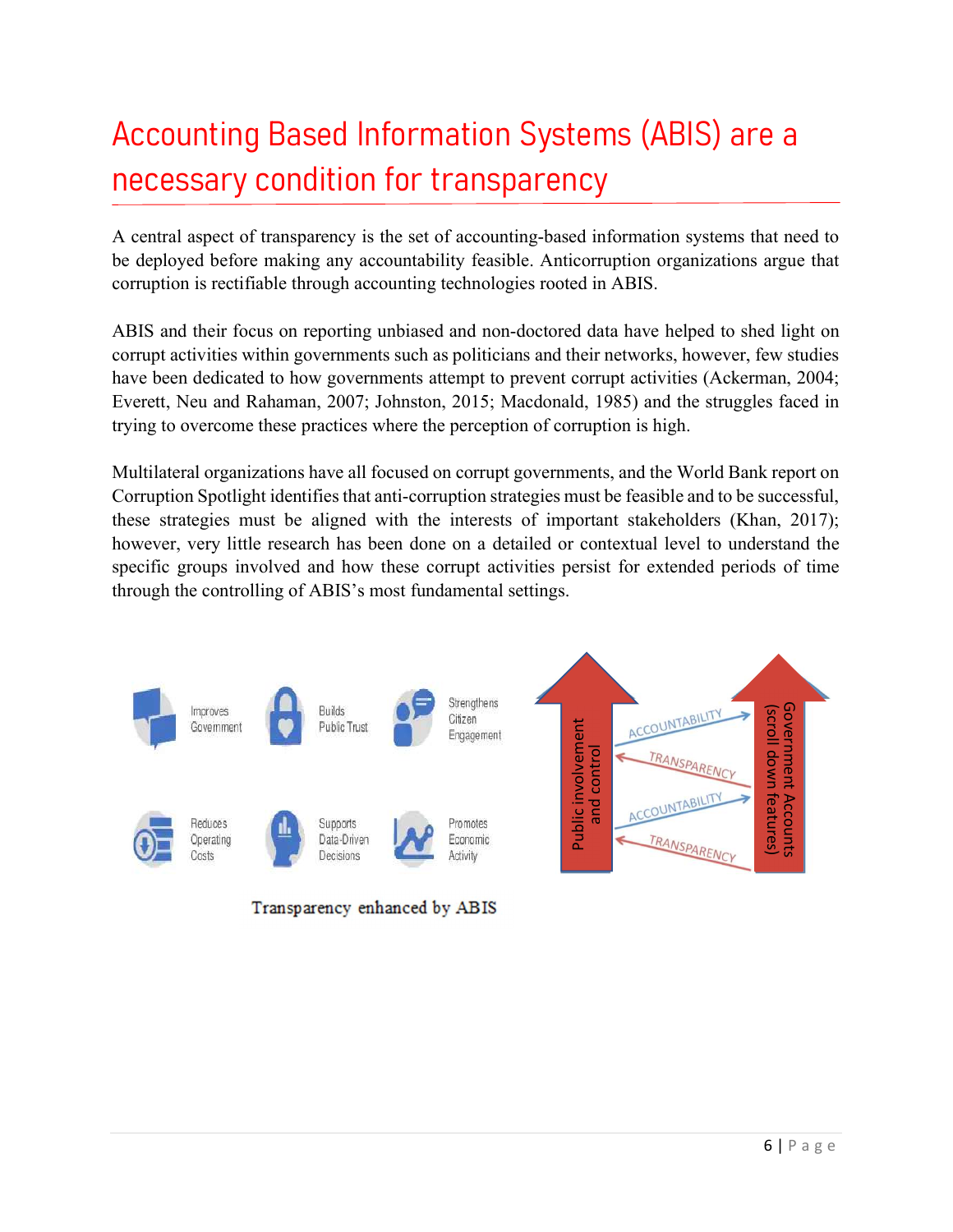### Governance and Internal Controls to safeguard ABIS

Noticing red flags and reporting suspicious asks or transactions is the first line of defense against corruption; however, some corruption approaches are subtle, with first instances being invisible to Canadian professionals. Corruption is multifaceted and, although generally viewed as the movement or redirection of public resources for personal gain, it may also involve redirecting the workforce, subtlety deciding who gets hired, and creating divisions within groups preventing internal control and transparency from being effective.

In some contexts, professional networks are more powerful than elected government officials who have no control over ABIS, their architecture, modules and content. Transparency practices help to curb professional networks' power and elected governments officials rely on transparency and the public as safeguards against entrenched corruption.

Controlling ABIS and maintaining them outdated or under the control of a small group is a tactic employed to hide corruption. It is achieved by professional networks through a sense of loyalty that is gained from the new employee when the employee perceives the job has been offered by the professional network and not the organization or government. Union leaders are well positioned to acquired support partly through the strategic means of being perceived as the ones offering employment.

It is a timely discussion to keep advancing our understanding of how ABIS, internal control practices, and governance mechanisms are implicated in the strategies used to safeguard against corrupt practices and how institutions strive toward stronger internal controls and governance mechanisms. Starting from the premise that internal controls and governance practices are used to safeguard against corrupt practices, we delved into the details of the accounting practices associated with the accounting-based information system to show how weaknesses in the internal controls are exploited for the diversion of resources.



Source: www.whatissixsigma.net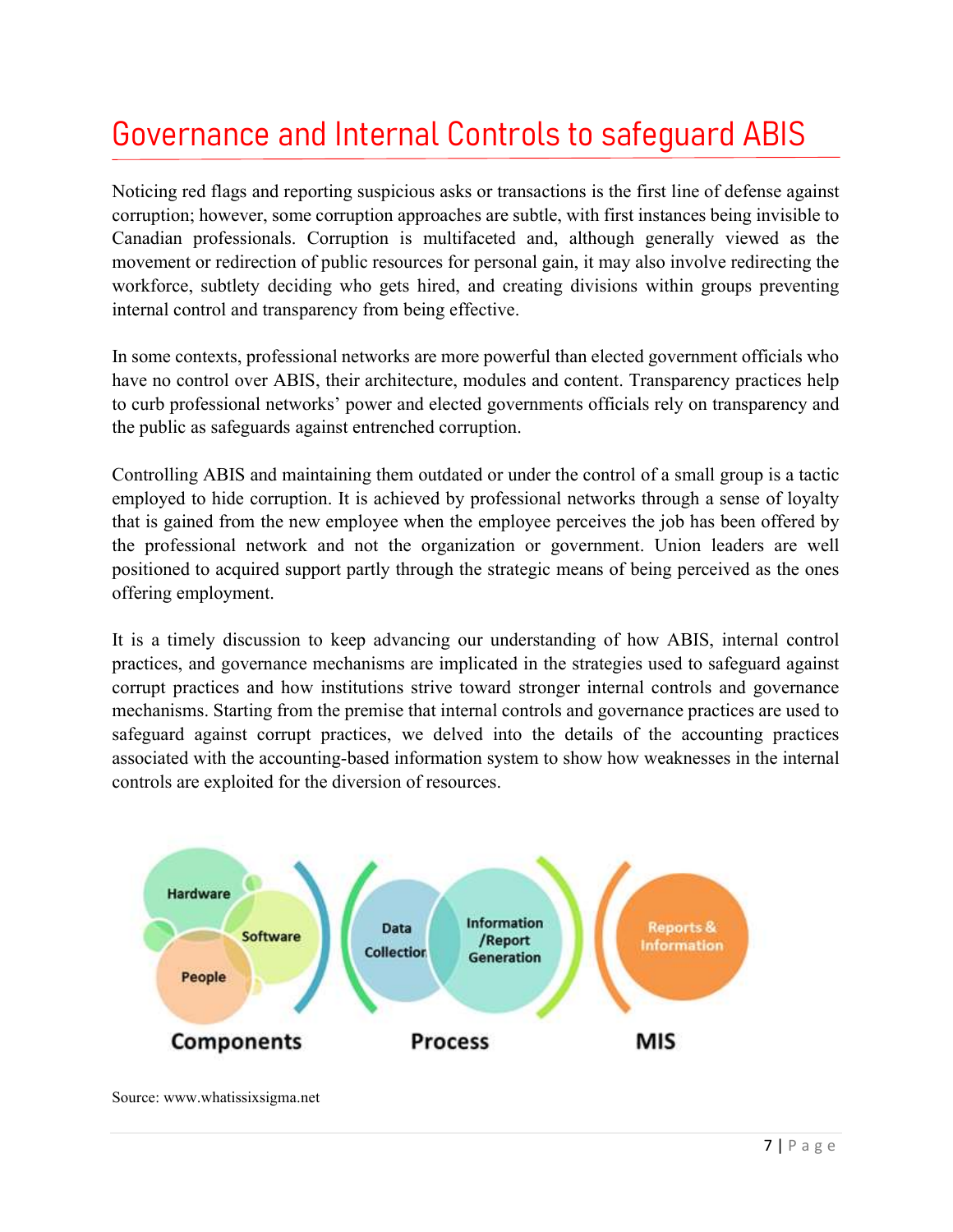### The case of a municipal government and its employees

Here is presented a case useful to illustrate the diverse forms corruption can take and how transparency is used as a tool to shift power. The control over ABIS, their architecture, access and parametrization are of central importance but seldom are on the spotlight.

The case involves a municipal government and a union where wages and salaries have historically represented more than 60% of the municipal budget. The Municipality government of an Argentinean city of 1+ million habitants posted on the internet all employees salaries and captured significant attention in the local news because it gave the public some insight into employment, ABIS and internal controls practices on both sides and it exposed accounting control weaknesses and corrupt activities that would have continued unchecked.

Studies focusing on improving public financial management in Lain America highlight some specific ABIS challenges faced by the public sector. Our study relies on multiple data sources including interviews, informal conversations, court proceedings and newspaper articles and takes an in-depth look at a case in one of the largest municipalities in Argentina. It shows:

- how professional networks, in this case, a union, assemble or disperse the accounting-based information for personal gain;
- how accounting is used to sustain corrupt practices; and
- how the use of transparency is manipulated in the struggle for power.

The union of municipal employees is powerful, causing several strikes per year during the last 30 years. Municipal politicians and management seek to avoid strikes and concede to union's demands. A Mayor was elected in 2011 (4 years mandate) and faced an uphill battle with the union, the city saw several strikes of garbage collectors, tax services, etc., with 200 out of 260 working days affected in 2012.

The union leader had retained his position for 33 years, this is a significant amount of time compared to eight years maximum for the political leaders at the Mayor's office. Uninterrupted leadership for decades allows the union leader to stall changes if not in agreement and wait for another government to take office.

In 2015 the Major was re-elected on the electoral promises of investing in infrastructure and curbing the union power. One of the first control mechanisms that were implemented was to trace the effective time in the office for administrative employees. Similar to the 2009 initiative of measuring individual performance and hire new employees based on merit, this was another step to strengthen the ABIS and internal controls that were not accepted by employees and the union.

To foster transparency, the list of municipal employees was published in May 2017. This move is aligned with key recommendations of multi-lateral organizations in the fight against corruption.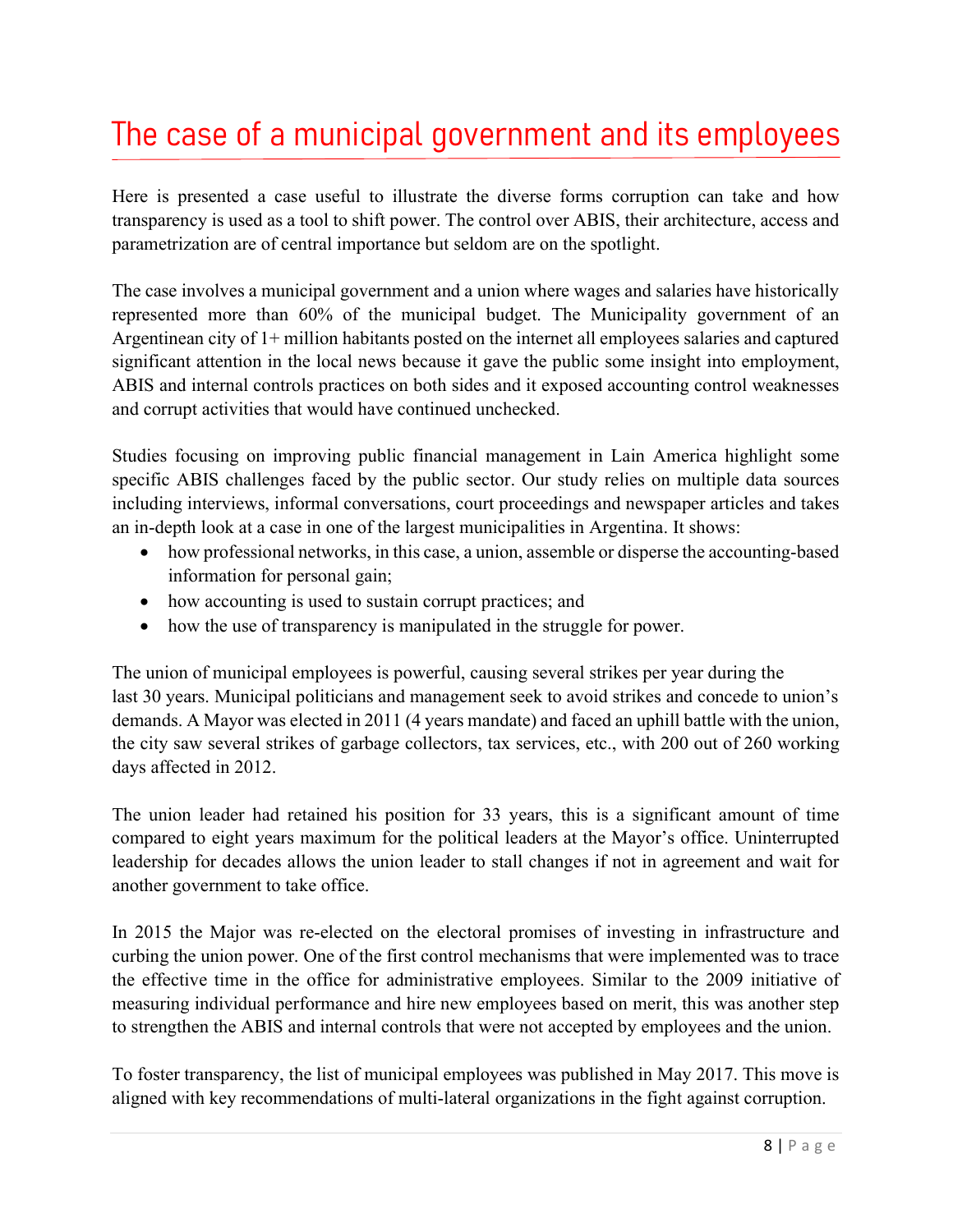The municipal government started to work on an open government initiative in December 2015 after investing the 4 previous years in understanding the information system, the linkages and weaknesses.



After the list of employees was published, the public went through the more than 10,000 records and found several irregularities such as: the same person working in two places and getting two salaries, people working in the private sector at the same time or being in jail but collecting a salary from the municipality, and as expected, several relatives of current and past employees that might not have the capacity/knowledge/training to be in the positions they were.

As a reaction to transparency, the union opened two fronts, a criminal court lawsuit against municipal officers and daily assemblies in all municipal units. The union leader explained that transparency practices like publishing "who earns what?" affects personal data privacy. Despite the public opinion, the union decided to extend the criminal complaint viewing transparency practices as unfaithful, affecting all officers that were needed to implement them. The court did not uphold the union's claim.

Transparency initiatives need robust and dynamic ABIS. All accounting records in this municipality are based on a centralized system of databases managed in COBOL using a code that traces back to the 1970s. The Accounting module is a local development on an IBM AS400 not based on cost centers or service areas. The reporting prior to transparency initiatives was not user friendly, and high ranking officers were not able to generate or obtain summaries of the activity or estimate effectiveness and efficiency measures. Changing the ABIS or software would have disruptive consequences to the control hierarchy and for that reason has not been done.

The manual classification of expenses revealed that in 2012 capital expenses represented 13.99% of total expenses, but within "physical investments" we find wages and salaries for public works resulting in actual capital expenses of only 4.44% of total expenses. This paints a very different picture where it seems evident the municipal government was not dedicating enough resources to maintain the city's infrastructure. Transparency had an effect on capital expenses as they went from 4.44% of total expenses in 2012 to 15.10% in 2018.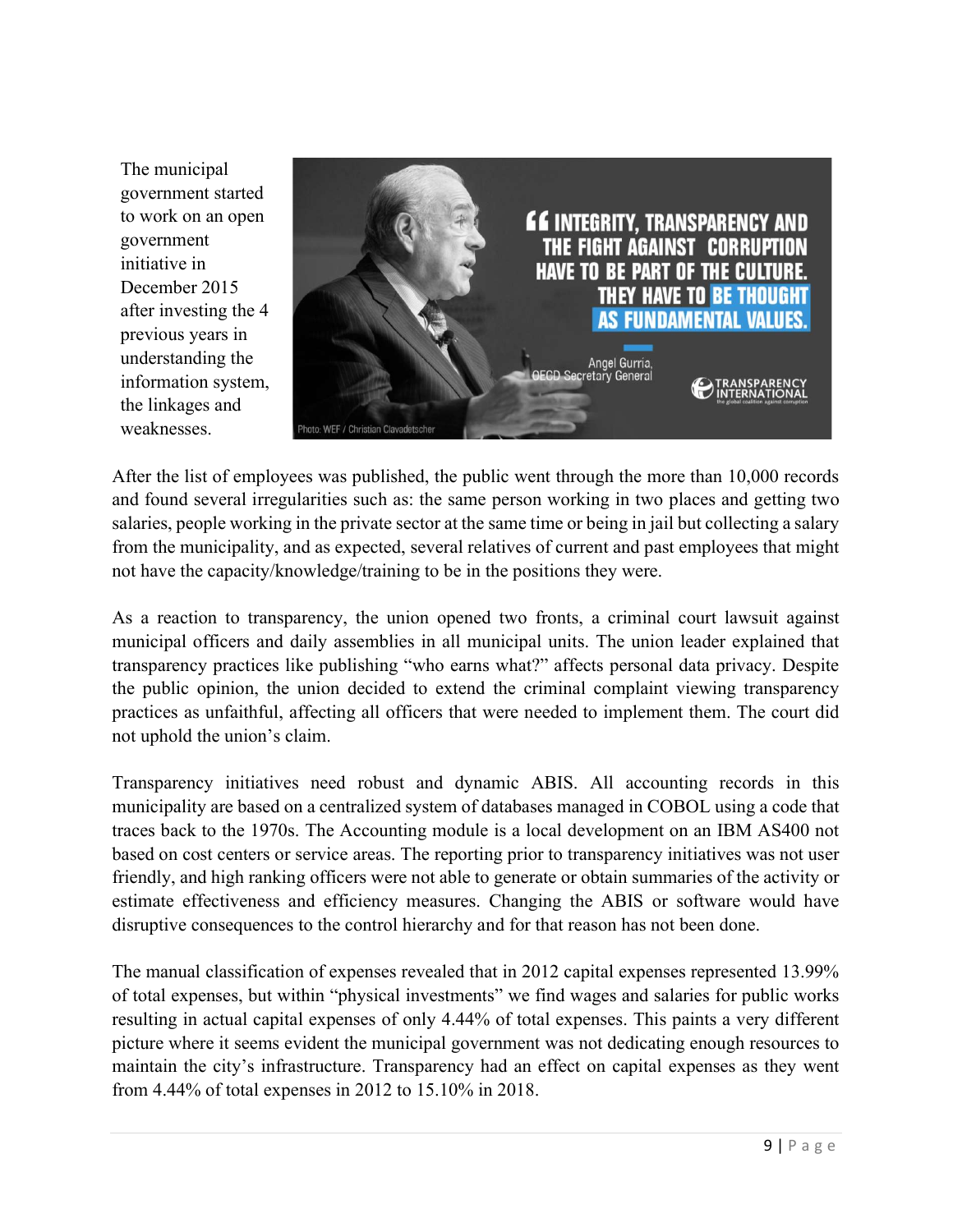The technical challenge municipal officers needed to overcome to enhance transparency was to link payroll with ABIS. Previously each division reported their operating expenses, where salaries were part of them, but they were tangled with operating expenses such as office supplies, transportation (gas, parts, and fleet maintenance), supplies needed to perform the job, small tools, etc. Applying the knowledge gained in the accounting profession, it was feasible to separate expenses by their nature. Using the techniques of reconciliation, accountants were able to match the expenses reported in salaries, wages and employees benefits to the separated payroll system issuing payments for employees. After every record in payroll was linked to the budget execution system, a report is generated where all employees are listed with their salary and area of service identified.

ABIS separated reporting of payroll and budget execution allowed corrupt practices. Preventing the manager, not a member of the union, from knowing the payroll details of who is working in his/her area of service facilitated three typical corrupt practices: a) having the same employee listed in two different areas of service and collecting two different salaries, b) having employees reporting extra time when it is not needed (payment of extra hours represented 1.1% of total expenses in 2018 after it was drastically reduced), and c) receiving a salary while working in the private sector at the same time of the day or being in jail.

The current interface between the accounting and payroll modules consists of human resources sending one file per year with the information of employees and payroll, the summarized data of the file is integrated into the budget execution system. Without a change in ABIS and a parametrization around cost centers and types of expenses, many of the transparency initiatives can only be executed with a significant investment of hours by technically qualified employees or professionals.

This lack of connection between payroll and budgeting allowed the emergence of corrupt practices that, after years, were institutionalized and became a normal expectation as explained by current and past employees.

Another effect of these corrupt practices is to erase the link between services provided and headcount, resulting in imbalances between areas where the number of employees appointed by each administration varies widely. Between 2003 and 2011 the net headcount increased by more than 2,000 employees, but between 2012 and 2019 the net headcount increase was 85. The containment on the headcount can be attributed to the open government and transparency initiative of salaries.

The disconnection allowed many corrupt practices where employees supported by the power of the union had direct control on the pocket wages, on how many persons are employed and who are the specific individuals, in particular, the family of those currently employed. This process of employing more people than needed, masks the process of re-directing public resources for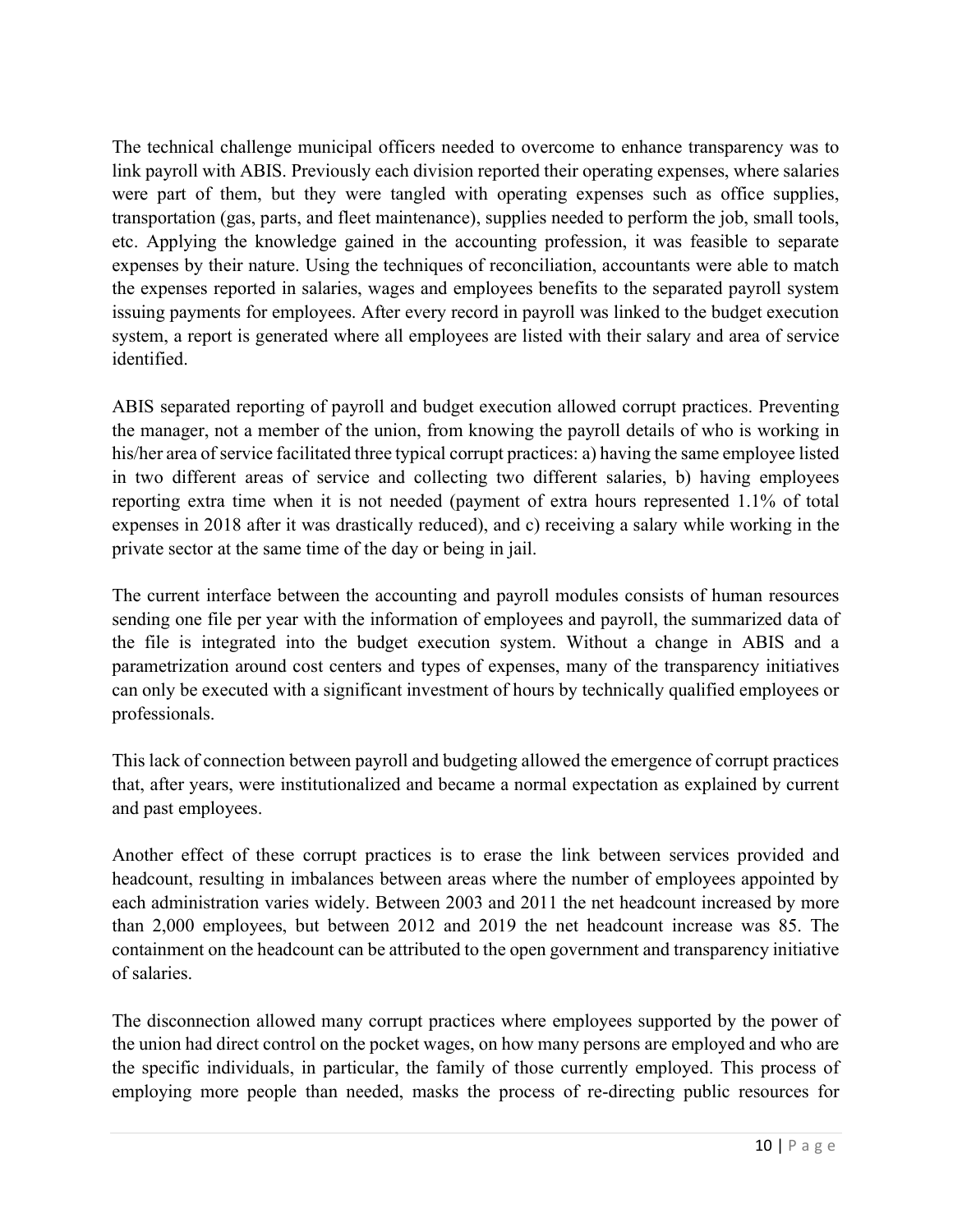personal gain and shows how ABIS is manipulated with salaries and benefit hidden in operating and capital expenses.

We come to realize that this municipal government is not directly using evidence or the calculated outputs of accounting tools to make decisions. This process makes it difficult for the public to scrutinize their decisions and in turn opens the door to make very arbitrary allocations of resources. Repeating the process during decades results in entrenched corruption.

The disruption presented by the disclosure of employees and salaries suggests ABIS knowledge and practices were instrumental in generating the change needed in the reporting systems' architecture. A significant amount of work was needed to manually reconcile databases that are not integrated; it demanded actors with technical knowledge of accounting, ABIS, internal controls and the practices in place.

It can be argued that accounting is a hinderer of corruption because it allowed some members of the Mayor's office to dissect the budget, isolate all human resources expenses and report them in a different format. Reporting the budget in a computerized spreadsheet with some degree of details allowed the public to see how collected taxes were used by the Municipality and abused by some employees.

Salaries' relative weight reduction is attributed to transparency initiatives and public pressure. If the expenses classification is automated in ABIS, this can be a persistent change in the public reporting of municipal budgets to citizens.

It is apparent transparency initiatives were short lived without a change in ABIS software and hardware because the list of employees was last published in June 2019, with none since a new Mayor took office.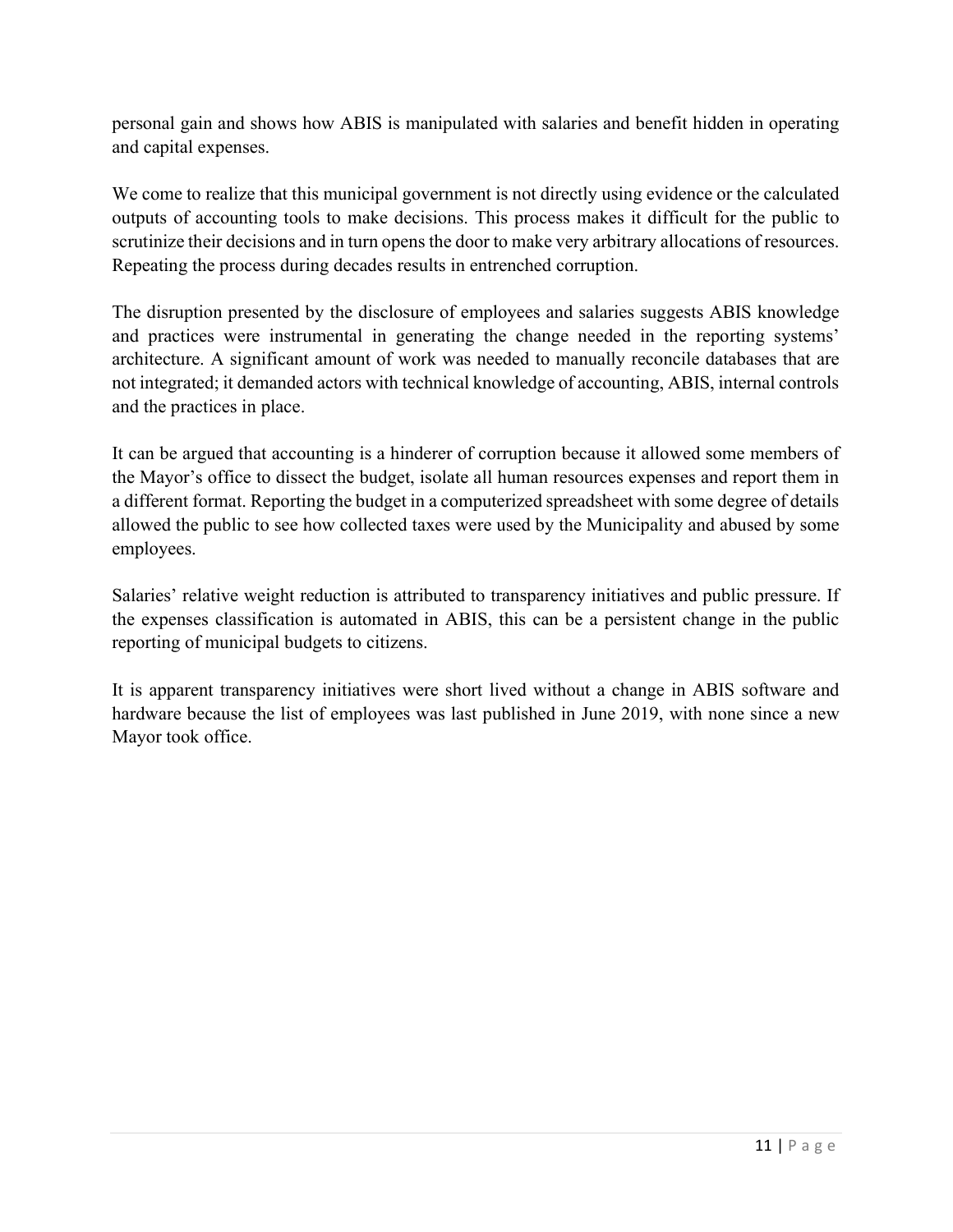#### Lessons learned

Fraud, corruption and money laundering are not new topics, but in the last years, governments and multilateral organizations have issued legislation aimed at curbing them. The consequences of corruption are vast, and it has a big impact on the welfare of ordinary people. Corruption and fraud are frequently mentioned in public policy debates, but little is linked to controlling accountingbased information systems. Because of its nature, away from the public eye and proprietary of each organization, little is known about the processes and mechanisms in which ABIS are manipulated to facilitate corruption and fraud. Transparent publication of reports generated using ABIS has the potential to curb corruption. However, professionals might be inadvertently supporting corrupt practices if they do not understand and question the governance of ABIS.

This discussion paper ends with a set of suggestions for organizations and individuals:

- Corruption can take multiple forms sometimes difficult to see if we are not looking for red flags. One of the most insidious forms it takes is entrenched corruption that is the result of years or decades of doing things in a certain way and never being challenged;
- Public offices view transparency of accounts and decisions as a tool that can enhance their connection with constituents and improve their approval ratings securing their permanence in the public function. High ranking officers are of the opinion that transparent accounts allow the public to act as auditors and the press to channel and communicate results and this in turn helps top officials to maintain an effective and cheap oversight on the decisions made by the people working in their portfolios;
- Those with intricated knowledge of accounting-based information systems can expose or cover up corrupt practices and fraud. Professional accountants are in a privileged position to expose entrenched corruption rooted in ABIS manipulation thanks to their training and knowledge of accounting systems, taxation, assurance, data analytics and information systems coupled with a practical approach to ethical conduct and ethical conflict resolution of the CPA Ontario Code of Professional Conduct<sup>12</sup>.
- Transparency is a powerful tool against certain forms of corruption, but for it to be effective needs suitable accounting-based information systems, sustained in time and automated as much as possible. As the case shows, temporary fixes done through manual re-assignations and allocations using spreadsheets are short lived because they can be easily and immediately discontinued when top management changes
- Accounting based information systems are a tool that can curb corruption or make it persistent, all depending on who has control over their architecture, parametrization, and content. Therefore, we conclude that transparency per se cannot curb corruption in all environments and contexts.

<sup>12</sup> https://media.cpaontario.ca/stewardship-of-the-profession/pdfs/CPA-Ontario-Code-of-professional-conduct.pdf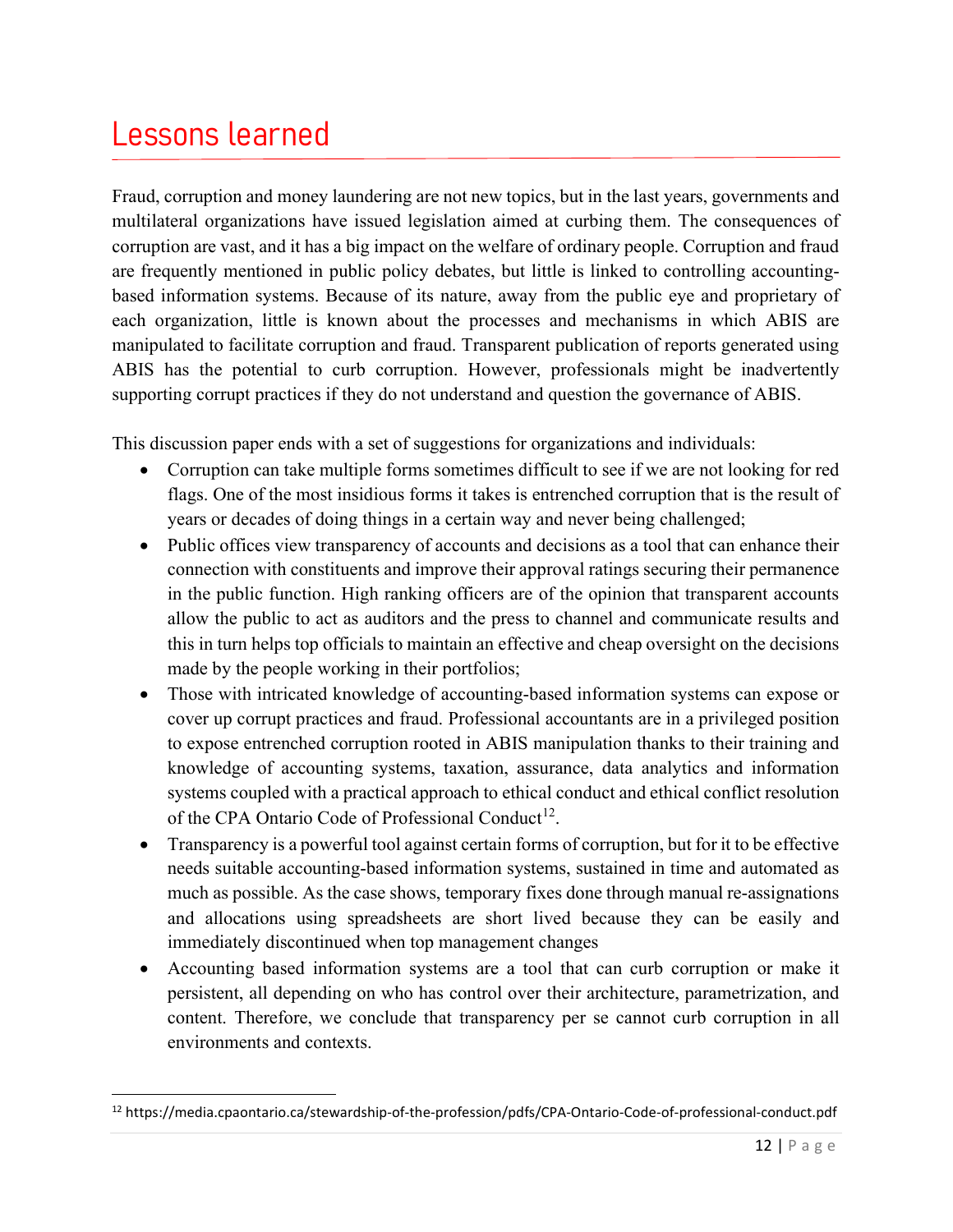#### References

- Ackerman, J. (2004). Co-governance for accountability: Beyond "exit" and "voice." World Development, 32(3), 447–463. https://doi.org/10.1016/j.worlddev.2003.06.015
- Carrillo, A., Loría, M., & Heredia, L. (2015). Análisis de la relación entre la capacidad administrativa y la transparencia en gobiernos locales en México. Investigaciones Regionales, (31), 101–118.
- Everett, J., Neu, D., & Rahaman, A. S. (2007). Accounting and the global fight against corruption. Accounting, Organizations and Society. https://doi.org/10.1016/j.aos.2006.07.002
- Ferguson, G. (2019). "Global Corruption: Law, Theory and practice Third edition". Open text, book available at https://open.umn.edu/opentextbooks/textbooks/837 last consulted January 2021.
- Johnston, M. (2015). Making transparency real? Accounting and popular participation in corruption control. Critical Perspectives on Accounting, 28, 97–101. https://doi.org/10.1016/j.cpa.2015.01.009
- Kendall, J., Petheram, A., George, S. and Stirling, R. (2020). "Global Procurement responses to COVID-19: how to do better in an emergency". Oxford Insigts. Available at https://www.open-contracting.org/resources/global-procurement-responses-to-covid-19 how-to-do-better/ Last consulted February 4th, 2021.
- Khan, M. H. (2017). Corruption Spotlight. Retrieved from https://openknowledge.worldbank.org/handle/10986/27045
- López, S., Merino, M., & Morales, L. (2011). Hacia una política de rendición de cuentas. Red por la Rendición de cuentas, México, CIDE, Auditoría Superior de la Federación.
- Macdonald, K. M. (1985). Social closure and occupational registration. Sociology. https://doi.org/10.1177/0038038585019004004
- Rose-Ackerman, S. (2005). Rendición de cuentas y el estado de derecho en la consolidación de las democracias. Perfiles Latinoamericanos, 12 (26).